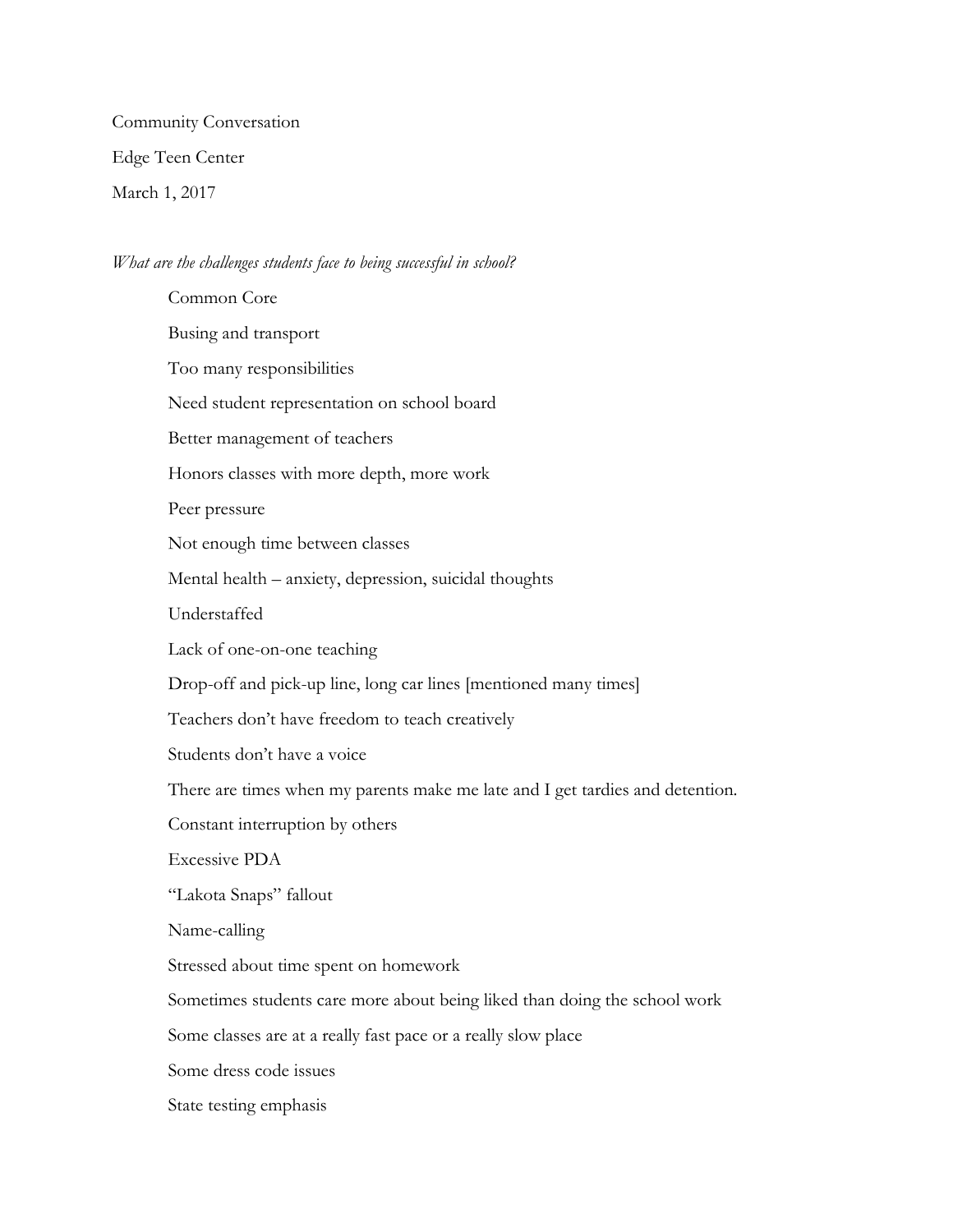Arts/creative outlets being cut Inconsistent enforcement of rules Too much testing and quizzes Absent/tardy policy is stressful Discrimination (racist, sexist, etc.) Teachers/staff play favorites Teachers giving unrelated assignments as homework/busywork Not enough review for exams Need more accessibility to counselors No counselor meetings during study hall A lot of homework when you put it all together Encouraging students to participate (clubs, athletics) Girls dress code too strict Stress about parents' satisfaction with schoolwork Peer pressure – to do something you don't want to do Subs becoming the full time teacher and the don't know the material We don't feel heard, when a teacher might not be teaching in a way students can learn from Disengagement of the teacher with students A lot of fights (one per week) Walking from LEFC to Edge Limited time to go to the bathroom Reluctance to interact with faculty Kids using phones at school Playstation, Xbox, electronics Sports fees Need a club card with scaled fees based on number of clubs Perfectionism gets in the way of getting things done Budget cuts Largeness (of school)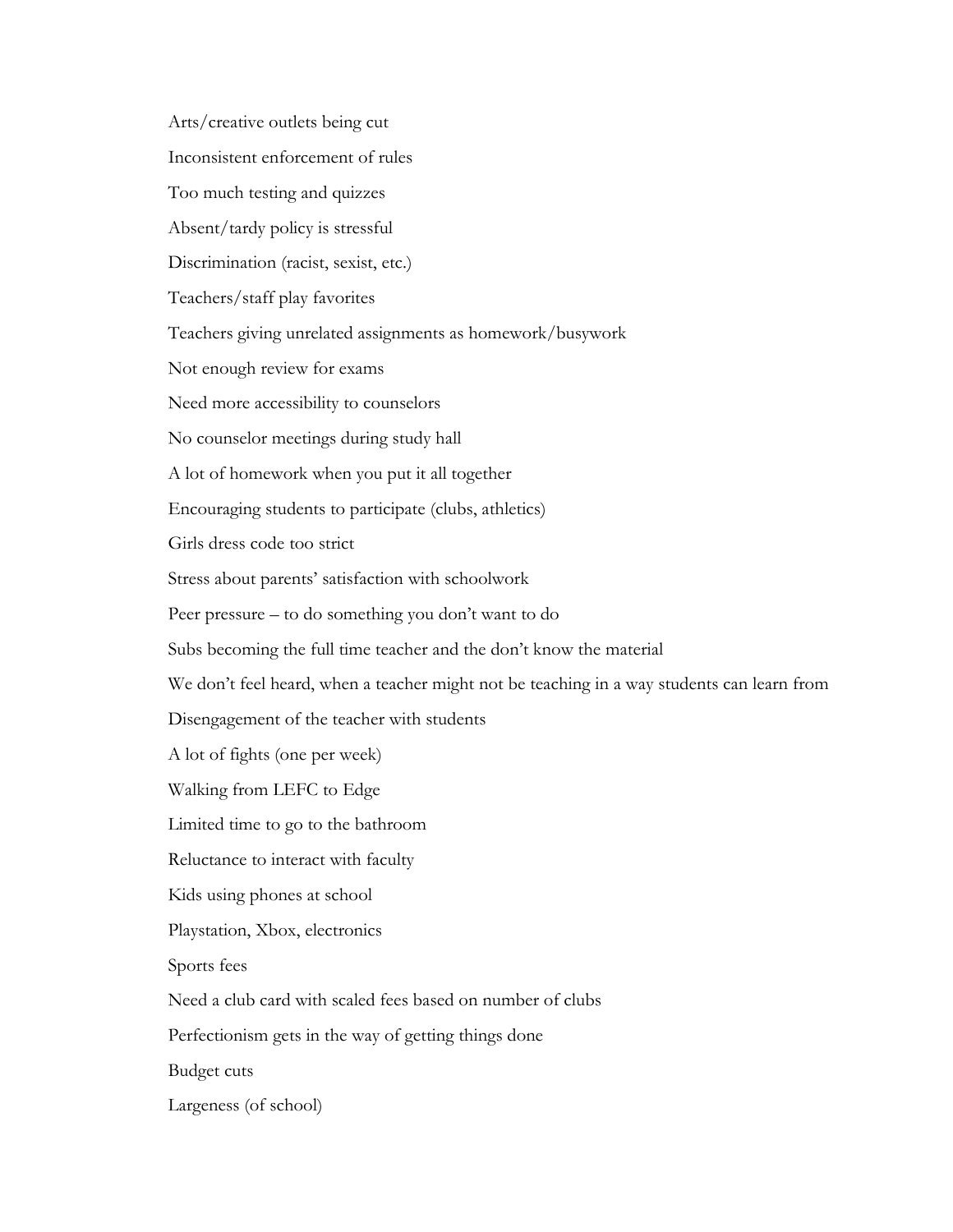Transportation to extra-curriculars Need diversity training for students, and active shooter drills, Social challenges, sexual relationships Block day – no homework? Addiction issues More streamlined info from HAC and Canvas to keep track of due dates and assignments Dealing with kids who don't want to be at school Time management Stress about politics

## *What supports are currently in place that help students meet the challenges in school?*

Quality vs quantity of homework in honors classes

Opportunities to re-do work Be the Difference Day – awesome! Opportunities to just vent/talk without judgment An individual who "does it" Power of parents to be open to their kids and facilitate situations – helps connect to teacher better Students feel like they have a voice We love Annie! (Droege, Edge Teen Center director) All the "extra" info: finances, relationships, nutrition, job service, etc.) Teachers who do one-on-ones to help Teachers who are approachable Teachers who stay after to help a person Kids can find the help Counseling staff helps a lot, especially for freshmen Student-to-student tutoring Kids who "step out" and ask Teachers that connect beyond their "classroom teacher" role